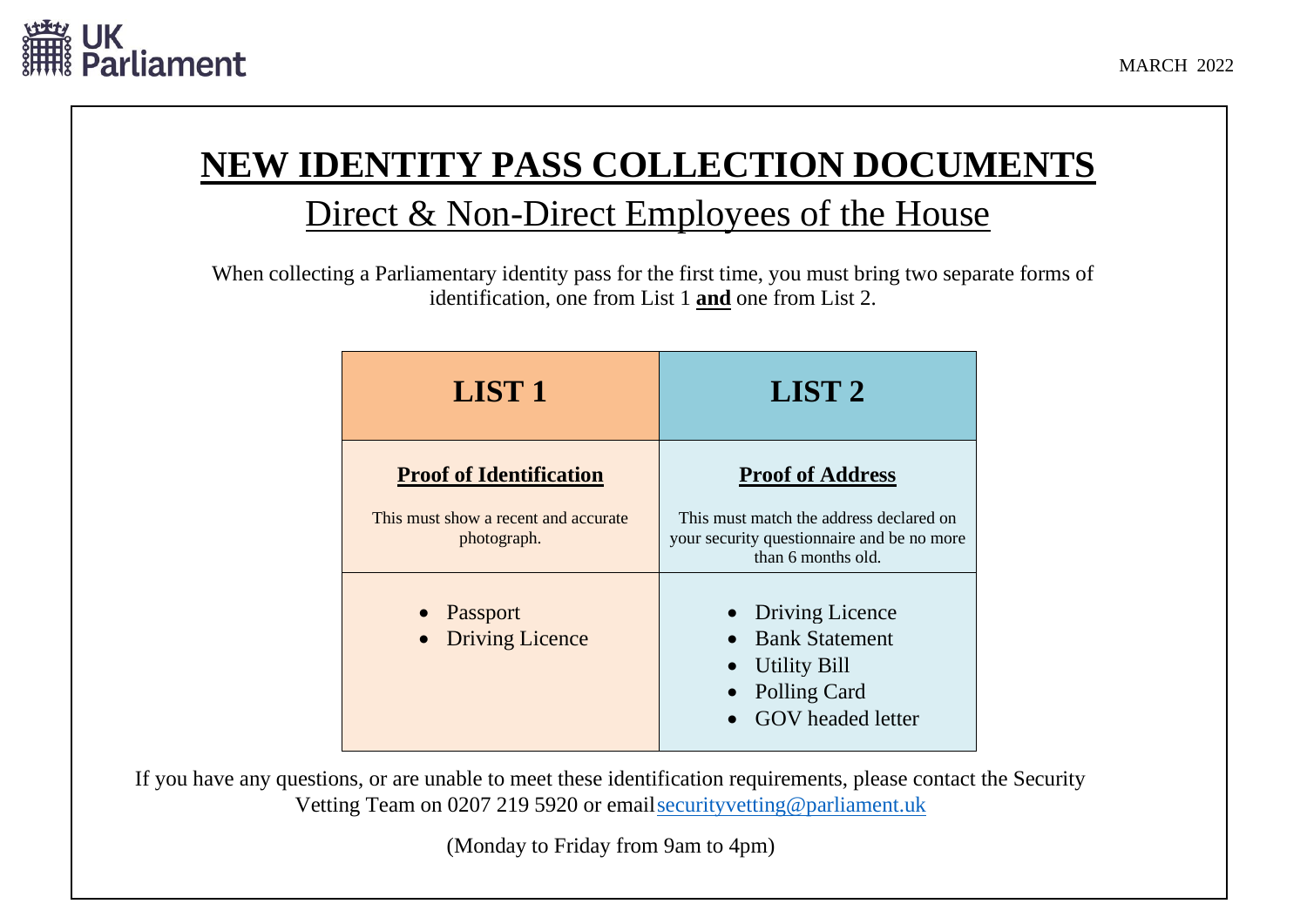

## **NEW IDENTITY PASS COLLECTION DOCUMENTS**

## External Stakeholders

| <b>Metropolitan Police</b> | <b>Government Departments</b> |
|----------------------------|-------------------------------|
| <b>Warrant Card</b>        | Government ID                 |

If you have any questions, or are unable to meet these identification requirements, please contact the Security Vetting Team on 0207 219 5920 or emai[lsecurityvetting@parliament.uk](mailto:securityvetting@parliament.uk)

(Monday to Friday from 9am to 4pm)